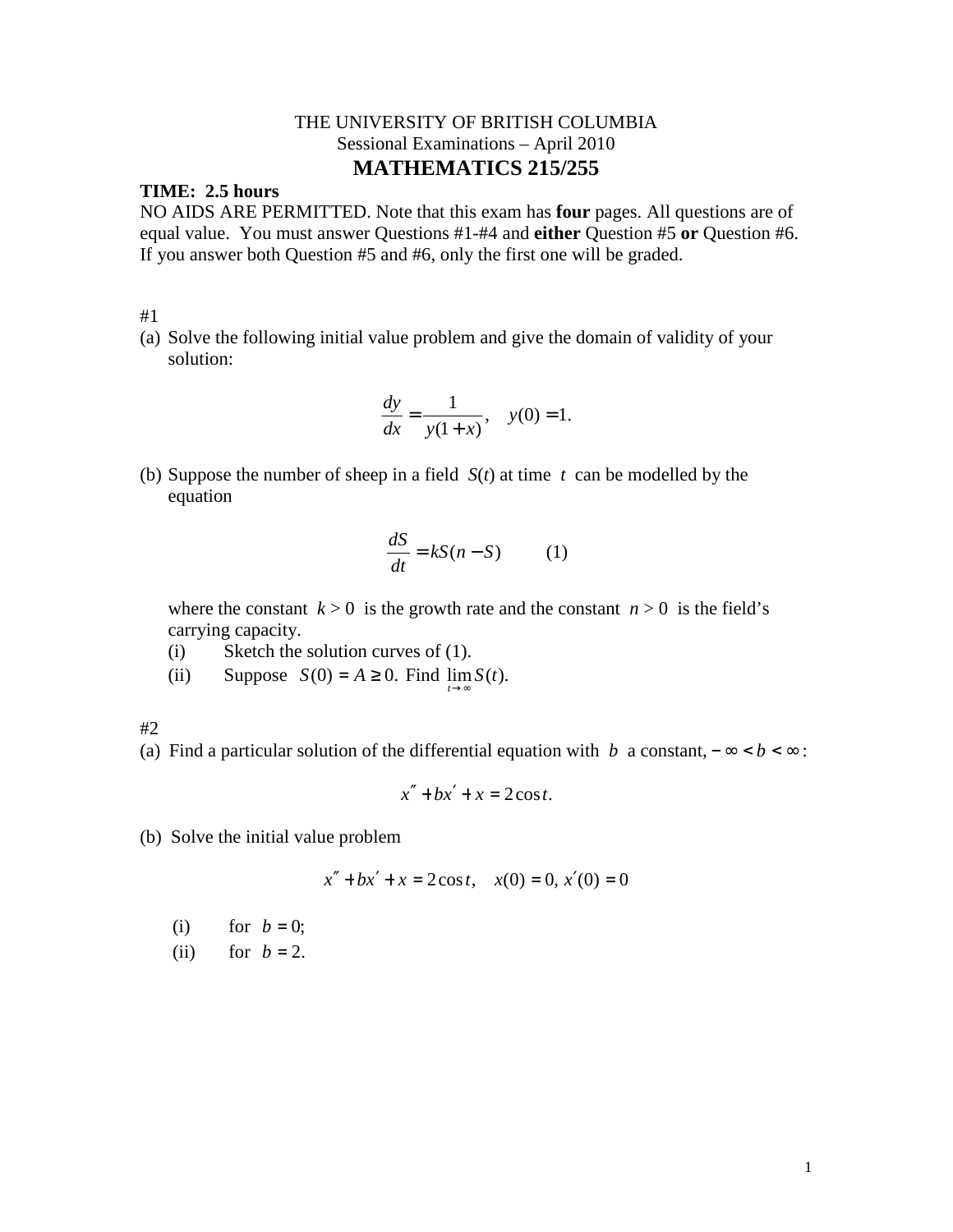#3 (a) Find the Laplace transform of the function  $f(t)$ ,  $0 \le t < \infty$ , sketched below.



(b) For the function  $f(t)$  sketched in part (a), solve the following initial value problem:

$$
x'' + 2x' + x = f(t),
$$
  $x(0) = -2, x'(0) = 1.$ 

(c) Sketch the solution obtained in part (b).

#### #4.

(a) Consider the system of differential equations given by

$$
x' = -x + y,
$$
  
\n
$$
y' = x + by, \quad -\infty < t < \infty,
$$
 (1)

with *b* a constant.

- (i) For certain values of the constant  $b$ , one can show that the solutions of (1) are asymptotically stable. Explain what is meant by "asymptotically stable".
- (ii) For which values of the constant  $b$  are the solutions of  $(1)$  asymptotically stable?
- (iii) In three separate phase plane diagrams, sketch the solutions of (1) for each of the values  $b = -3,0,$  and  $-1$ . In each sketch, indicate the direction of increasing *t*.
- (b) Solve the initial value problem:

$$
x' = 2x + 8y + e^{t},
$$
  
\n
$$
y' = -x - 2y + 1, \quad x(0) = y(0) = 0.
$$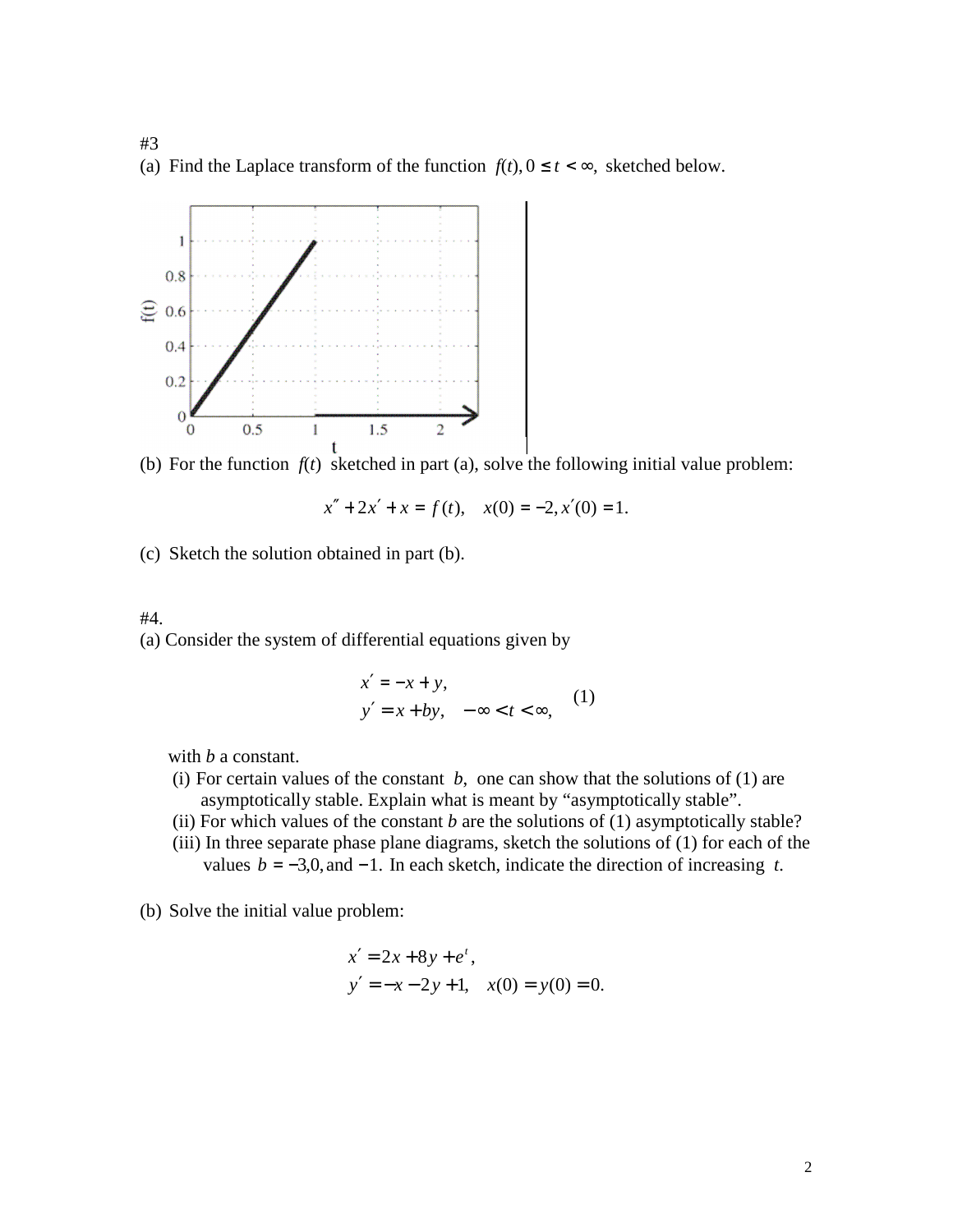#### **ANSWER ONLY ONE OF THE FOLLOWING TWO QUESTIONS.**

#5 A pendulum swings according to the nonlinear equation

$$
\theta'' + \gamma \theta' + \omega^2 \sin \theta = 0, \quad (1)
$$

where  $\theta(t)$  is the angular displacement of the pendulum arm of length  $\ell$  from its equilibrium position at time *t*, the constant  $\omega = \sqrt{g/\ell}$  in terms of the gravitational constant *g*, and  $\gamma > 0$  is a resistance constant.

(a) Re-write the ODE (1) as a first order nonlinear system in terms of the vector

$$
\mathbf{x} = \begin{bmatrix} x \\ y \end{bmatrix} = \begin{bmatrix} \theta \\ \theta' \end{bmatrix}.
$$

- (b) Find the critical points of the first order nonlinear system. Which points are stable? Justify your answer.
- (c) For the stable point closest to  $(0,0)$ , find the approximating linear system.
- (d) Find all values of the constants  $\gamma$  and  $\omega$  for which this approximating linear system can exhibit
	- (i) overdamping;
	- (ii) critical damping;
	- (iii) underdamping (damped oscillations);
	- (iv) periodic motion.

For each exhibited case, sketch the solutions of the approximating linear system in the *xy-*phase plane. Show the direction of increasing time.

#### #6 Consider the nonlinear system

$$
x' = y + kx(x^{2} + y^{2}),
$$
  
\n
$$
y' = -x + ky(x^{2} + y^{2}),
$$
\n(1)

where *k* is a constant,  $-\infty < k < \infty$ .

- (a) Find the critical point(s) of  $(1)$ .
- (b) For each critical point, find the approximating linear system.
- (c) Sketch the solutions in the *xy*-phase plane for each approximating linear system. Indicate the direction of increasing *t*.
- (d) Sketch the solutions for the fully nonlinear system (1) in the *xy*-phase plane. Indicate the direction of increasing *t*. Hint: Consider the use of polar coordinates.
- (e) Comment on differences and similarities between the phase plane portraits for the linearizing systems obtained in (c) and the nonlinear systems (1) obtained in (d).